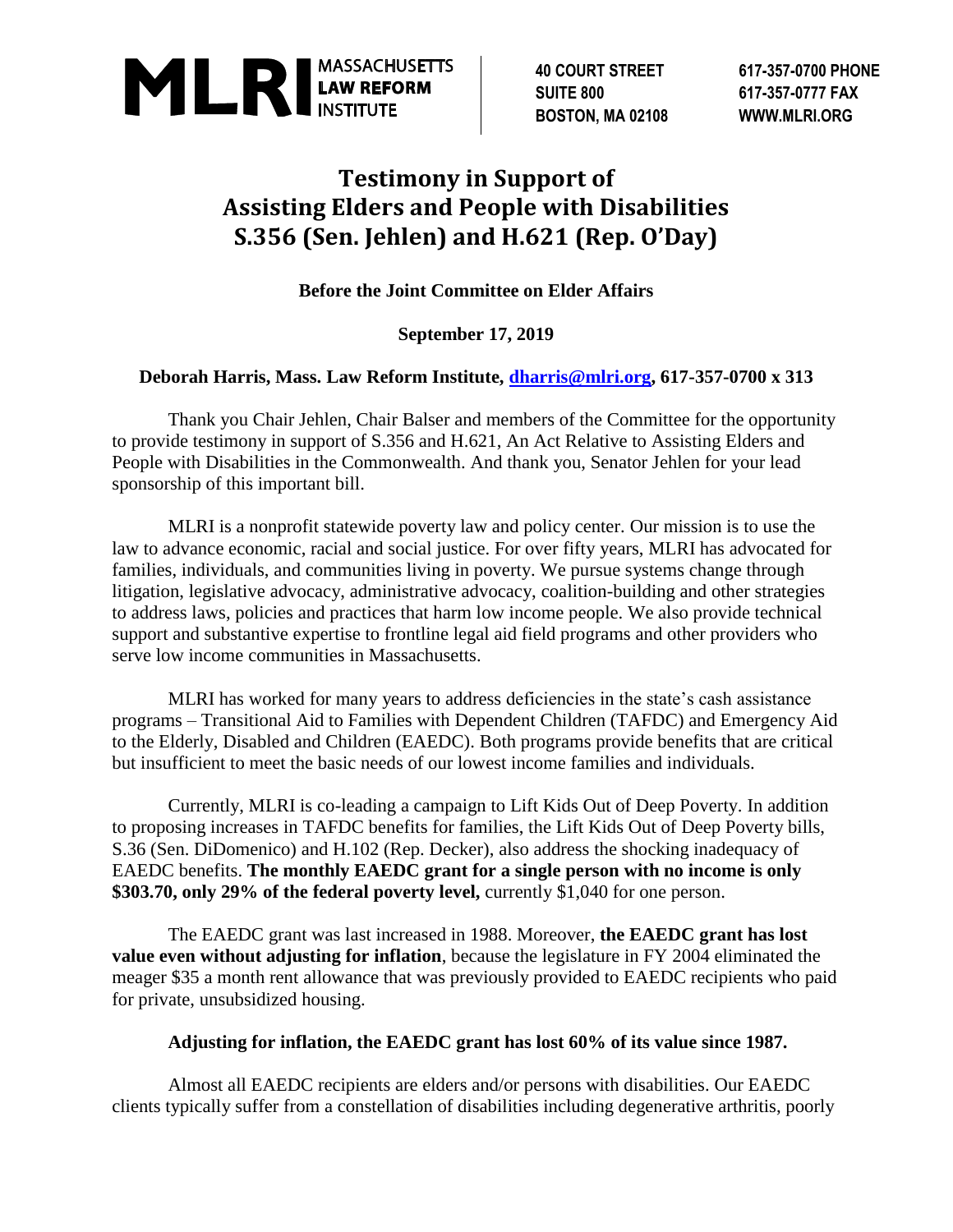controlled hypertension, depression, and cognitive impairments. The very low grant amounts are woefully insufficient to meet their basic needs. The individuals' precarious financial circumstances aggravate their medical problems, including in particular depression. For example, in one of our cases, the client became so depressed he had to be hospitalized twice in the previous year.

The bills before you would raise the one-person EAEDC grant to \$428 a month and then increase it after that by the increase in the Consumer Price Index. The bills to Lift Kids Out of Deep Poverty would raise the EAEDC grant by 10% a year until it reaches half of the federal poverty level and then would increase grants so they keep pace with half of the poverty level. Half the federal poverty level for one person is currently \$520 a month. Thus, the bills to end deep poverty would raise EAEDC grants somewhat higher the bills before you but more gradually. **Both the bills before you and the bills to end deep poverty provide a much needed mechanism to insure that grant levels keep pace with inflation** so that grants do not again suffer the drastic erosion that has been allowed to occur over the past 30 years.

S.356 and H.621 also address the EAEDC program's shockingly low asset limit of \$250, increasing it to \$2,500. (The TAFDC asset limit is now \$5,000). The bills also would raise the EAEDC vehicle limit from \$1,500 in equity value to \$15,000 market value. Unlike Massaschusetts, eight states' cash assistance programs for families have eliminated asset limits altogether. This is cost effective for the states and beneficial to the families since administering asset limits adds to program complexity, sends the wrong message about saving, and harms families trying to attain financial stability. *See, e.g.,* Pew Charitable Trusts, *Do Limits on Family Assets Affect Participation in, Costs of TANF?* (July 2016), [https://www.pewtrusts.org/-](https://www.pewtrusts.org/-/media/assets/2016/07/do_limits_on_family_assets_affect_participation_in_costs_of_tanf.pdf) [/media/assets/2016/07/do\\_limits\\_on\\_family\\_assets\\_affect\\_participation\\_in\\_costs\\_of\\_tanf.pdf.](https://www.pewtrusts.org/-/media/assets/2016/07/do_limits_on_family_assets_affect_participation_in_costs_of_tanf.pdf)

As a practical matter, EAEDC and TAFDC recipients generally have little or no savings so the TAFDC asset limit of \$5,000 imposes administrative burdens on the agency and requries families to provide verification that may not be readily available, but rarely excludes families from benefits. The EAEDC limit of \$250, on the other hand, has enormous adverse consequences for individuals in addition to entailing administrative costs. An EAEDC applicant with savings as low as \$251 must be denied and then reapply even though it is obvious the person will qualify once \$1 is spent. If the individual does reapply, the agency has to process the application again, wasting administrative resources and delaying the benefits the individual urgently needs.

In addition, we see clients who are charged with an Intentional Program Violation for going over the \$250 asset limit. In the typical case, the individual might have received a small tax refund or credit and DTA counts that money as an asset. In some cases, EAEDC recipients – many of whom have cognitive impairments – don't know they have money in the bank so the small "asset" sits untouched for a long period of time. Years later, when DTA pursues the Intentional Program Violation, the individual typically does not understand what DTA is claiming, invariably has no documentation about the nature or amount of the asset, may have no memory of the asset supposedly received years before, and is unable to defend the charges. The result is disqualification from EAEDC for 6 months for the first violation, 12 months for a second violation, and permanently for a third violation. To make matters worse, DTA treats